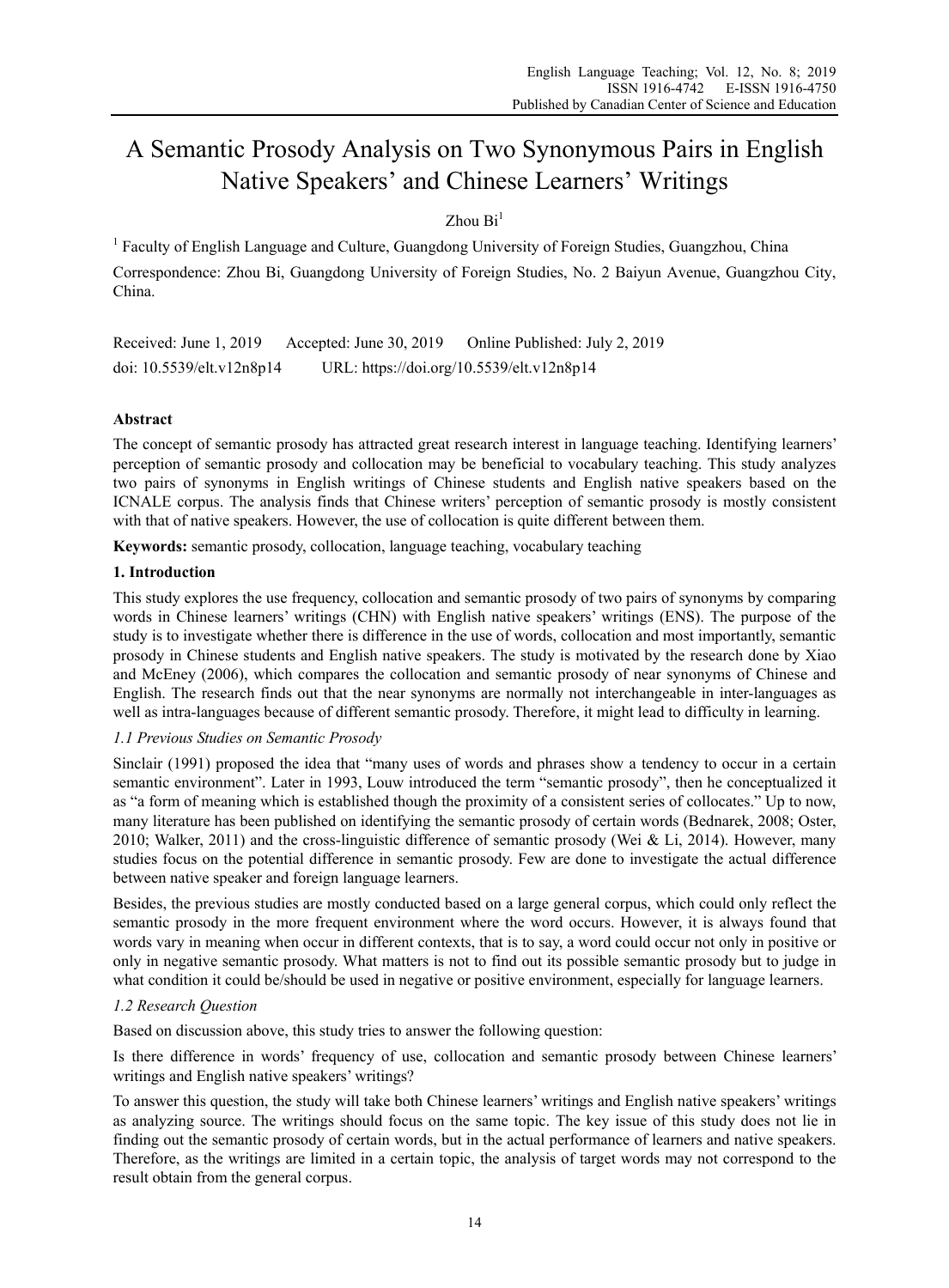# **2. Methodology**

The corpus adopted in the present study is the International Corpus Network of Asian Learners of English (ICNALE), which is an international learner corpus developed by Dr. Shin Ishikawa (2013), Kobe University. The corpus comprises four modules: Spoken Monologue, Spoken Dialogue, Written Essays and Edited Essays. The sub-corpus of Written Essays contains around 130,000,000 tokens, which is of a relatively large size. The ICNALE rigidly controls prompt and tasks. Parameters, such as time for writing, the length of an essay, are well controlled, which helps to guarantees the reliability of a contrastive analysis. The ICNALE team has required all the learners to take Vocabulary Tests, English proficiency tests, such as TOEFL, as well as learner background survey, while ensures the representativeness of the learners' corpus. The corpus includes the production data by native speakers of English, with a relative balance in the nationalities.

As this study tries to compare the writings of Chinese students with those of English native speakers, it only takes data from the Written Essays module to form a new corpus. The corpus in question is extracted by selecting writings from two topics (checking PTJ and SMK boxes) in CHN (checking Chinese students in all proficiency levels) and ENS (checking English Native Speakers in all types: students, teachers and else). There are only two topics, which are: (a) It is important for college students to have a part-time job (PTJ), and (b) Smoking should be completely banned at all the restaurants in the country (SMK). Table 1 shows the composition of this sub-corpus specifying the number of tokens in each topic category and participant category.

|            | <b>CHN</b> | <b>ENS</b> | sum     |
|------------|------------|------------|---------|
| <b>PTJ</b> | 110,224    | 4,5231     | 155,455 |
| <b>SMK</b> | 93,151     | 45,121     | 138,272 |
| sum        | 203,375    | 90,352     | 293,727 |

Table 1. Composition of the under-investigated corpus (number of tokens)

Note: CHN: Chinese participants; ENS: English native speakers; PTJ: topic on part-time job; SMK: topic on smoking.

Although the number of tokens in Chinese learner's writings is much more than that in English native speakers, it is possible to compare their frequency difference by using Chi-square and log-likelihood ratio.

## *2.1 The Targeted Words*

These words pairs were chosen based on the following criteria: (1) the frequency cut-off for each word form is 40 times per million words. Referring to other studies, this cut-off point is frequently used and it is also practical in this study. As the sub-corpus contains only 293,727 tokens in total, the raw frequency for the word form is around 12 times; words with lower frequency would increase the risk of inaccuracy for the present study thus they are sifted out; (2) their meanings are checked in the Collins Thesaurus and Webster-Merriam Online Dictionaries to make sure they share the same denotational meaning; (3) those words with more than one meanings are not carefully selected, which means that only those examples with related meaning to this study are included (e.g. *grow* will be selected only if it means "to increase or expand" but not "to develop to maturity"). Based on the criteria mentioned above, words chosen for this study are two groups of synonymous words chosen for comparison in this study are *increase*, *rise* and *decrease*, *reduce*.

## *2.2 Analysis*

This study will compare the word frequency of usage, collocation and different semantic prosody in Chinese learners' and English native speakers' writings in the following ways.

The numbers of each word occurring in ENS and CHN writings are counted. As the numbers of writings in ENS and CHN are not equal, the frequencies will be standardized and compared their significance in difference by a Chi-square test and a log-likelihood ratio. This is to decide the different use frequency between learners' writings and native speakers' writings. The reason why this study takes it into consideration is that the difference in use frequency might shadowing different understanding in usage and semantic prosody.

The frequently occurred collocation will be selected within the span of 4 words to both the left and the right, with a mutual information of 3 (MI3) are selected. As this is a small corpus, it is conservative not to include low frequency words as collocation but as words occurring. Therefore, the methods of Z-score or MI is not adopted.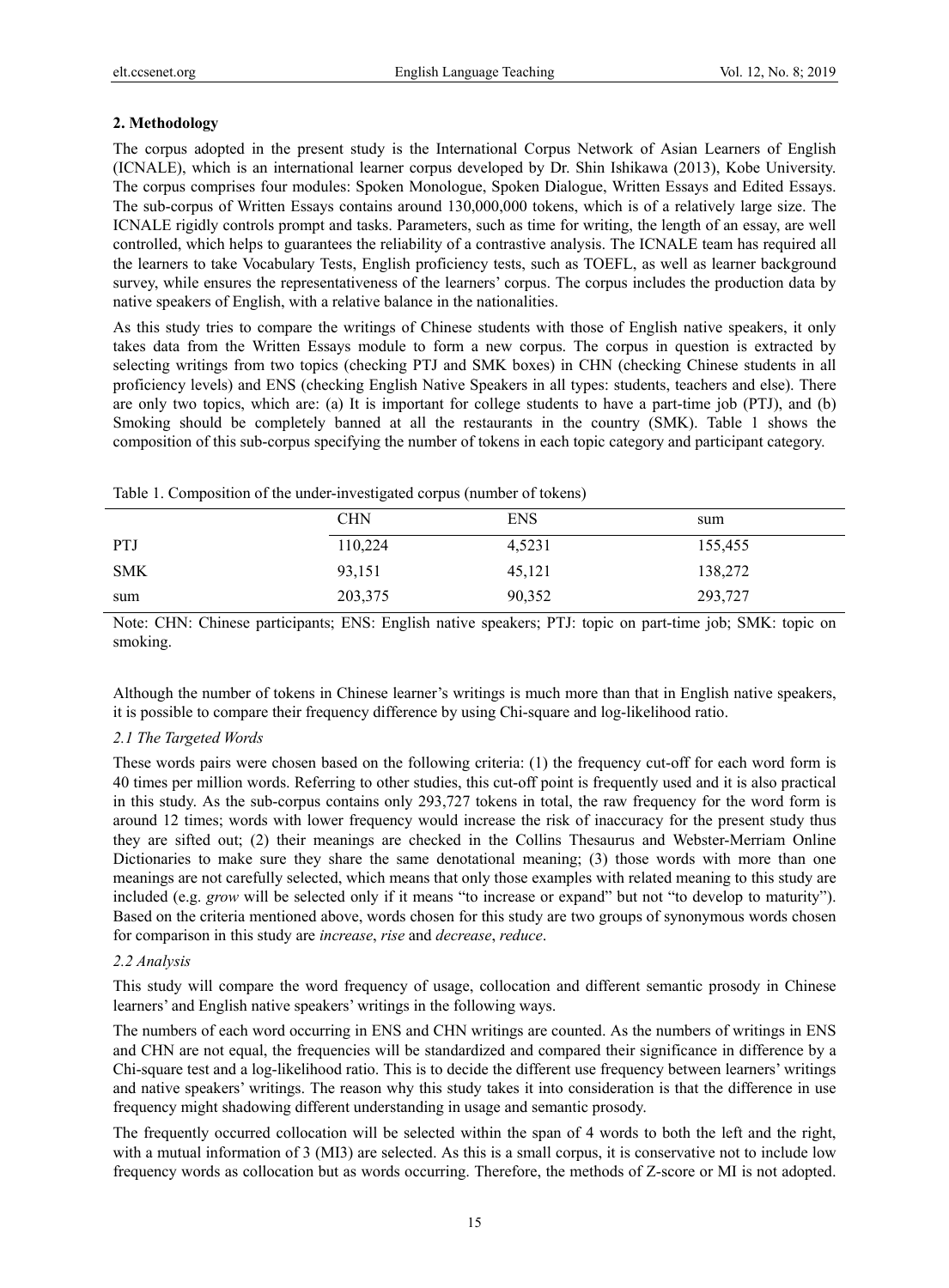Instead, this study will consider MI3 and log-log (more suitable for detecting content words) as a reference. Hunston (2002: 71) suggested that collocation with an MI3 of 3 or higher can be regarded as significant.

The semantic pattern will be discerned after looking at each concordance line. Each concordance line will be examined as positive, negative or neutral based on its linguistic context. Those words with more than 100 concordance lines would be selected 100 randomly by excel (it is found in this study that no word has occurred more than 100 times). Ten percent of the concordance lines of each words will be randomly extracted and rated by another rater. If there is disagreement on certain line, a third rater would be involved. As Chinese learners' proficiency level varies, there might be some vague expressions in the writing which are hard to judge its semantic prosody. In this case, that concordance line would eliminated. The rating criteria is as follows: (1) the rater should judge the sentence semantic prosody based on the meanings of its collocation or words on both sides, regardless of the intended meaning. For example, "reduce the cancer rate" is a good thing in general sense, but "cancer" is a negative thing. Therefore, the word "reduce" occur in a negative semantic environment and it should be counted as one example of negative semantic prosody.

#### **3. Results and Discussion**

All the concordance lines are evaluated based on the criteria, ten percent of which are evaluated by another rater, who is familiar with the criteria.

#### *3.1 Frequency Difference*

Table 2 shows the different frequencies of each word occurring in ENS and CHN writings. As presented in the previous section, the number of tokens of CHN is much larger than that of ENS, it is necessary to compare the two by examine their significance level, rather than comparing their raw frequencies. Therefore, a chi-square and a log-likelihood are calculated to check if there is significant difference between the two. The table shows that the only word found to be different in frequency is *reduce* (with a significant level of 0.01), which is significantly overused in Chinese learners' writings. All the other words do not have significant difference. This result suggests that the Chinese learners' writings in applying the words *increase, rise* and *decrease* are much similar to those of English native speakers in the frequency perspective; but they overused the word *reduce* in writings.

|          | Freq in CHN | Freq in ENS | Chi-Square  | log-likelihood |  |
|----------|-------------|-------------|-------------|----------------|--|
| increase | 84          | 28          | 1.7457      | 1.81           |  |
| rise     |             |             | 0.2359      | 0.24           |  |
| reduce   | 88          | 18          | $9.4531$ ** | $10.55***$     |  |
| decrease | 36          |             | 0.2513      | 0.78           |  |

#### Table 2. Frequencies of target words

Note: "+" means "overuse"; "-" means "underuse"; The asterisks \*\* shows a significance level of 0.01.

#### *3.2 Collocation and Semantic Prosody*

Table 3 shows the distribution of *reduce* and *decrease*, *increase* and *rise* in positive, negative and neutral semantic environment in Chinese learners' and English native speakers' writings.

|          | positive   |            | neutral    |            | negative   |            |  |  |
|----------|------------|------------|------------|------------|------------|------------|--|--|
|          | <b>CHN</b> | <b>ENS</b> | <b>CHN</b> | <b>ENS</b> | <b>CHN</b> | <b>ENS</b> |  |  |
| reduce   | 2(.02)     | 0          | 21(.24)    | 13(.72)    | 64(.73)    | 5(.27)     |  |  |
| decrease | 2(.06)     | 2(.17)     | 18(.50)    | 4(.33)     | 16(.44)    | 6(.50)     |  |  |
| increase | 7(.08)     | 6(.21)     | 37(0.44)   | 15(.54)    | 40(.48)    | 7(.25)     |  |  |
| rise     | 1(.06)     | 1(.17)     | 9(.53)     | 2(.33)     | 6(.35)     | 3(.5)      |  |  |

Table 3. Semantic prosody of two pairs of words

Note: the bold number refers to a significant different in frequency. More information will be provided in the description part.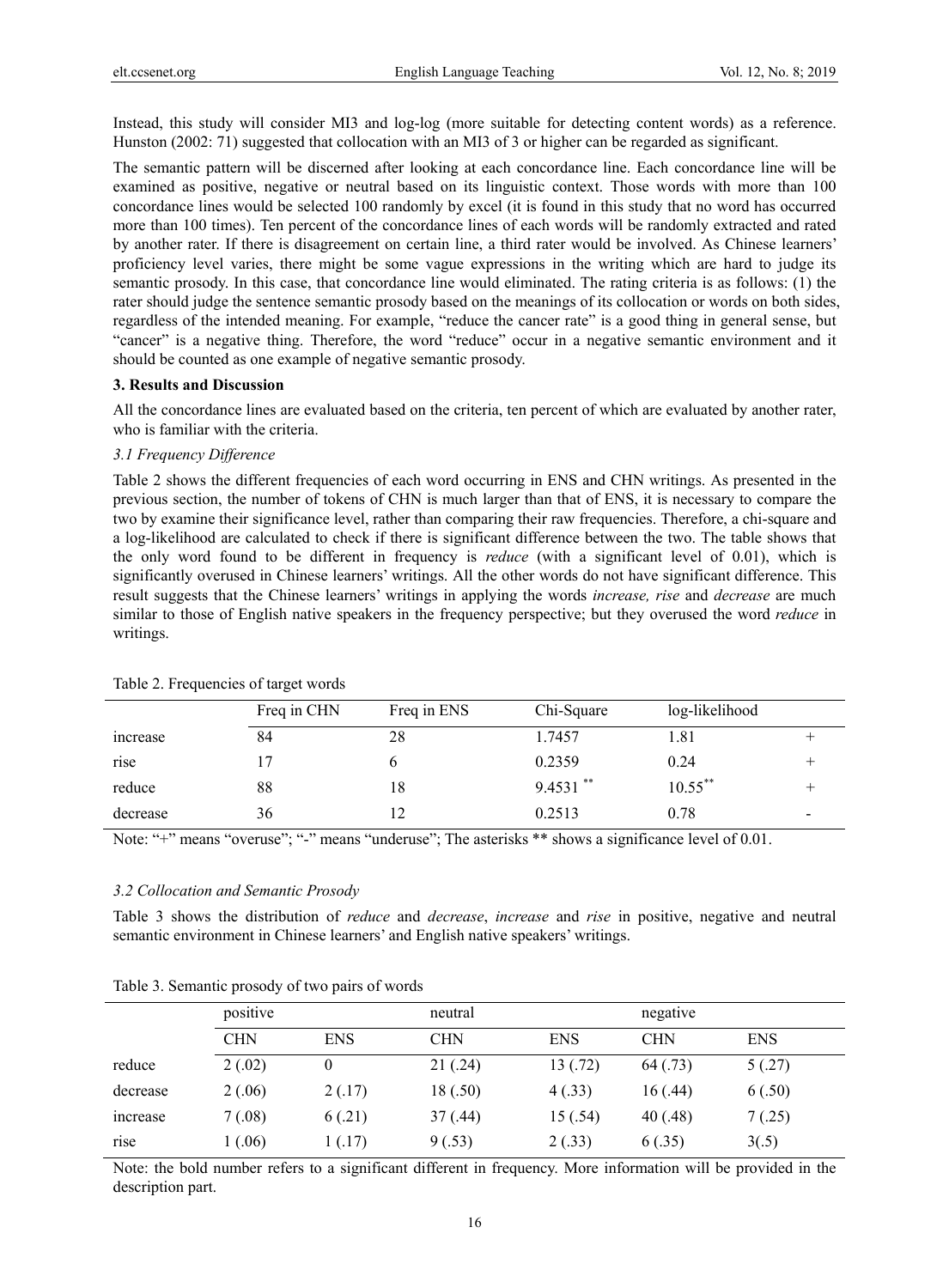As the number of the concordance of each word is not very large, a chi-square is also calculated. It is found that *reduce* used in neutral semantic context shows a significant difference between CHN and ENS ( $p < 0.001$ ,  $-$ ), which means that the use of *reduce* in neutral context in Chinese learners' writing is significantly less than that in English native speakers' writing. However, in negative semantic context, the use frequency of Chinese learners' writings is significantly more than that of English native speakers ( $p < 0.001$ , +). This result indicates that Chinese learners tend to use *reduce* in a negative context. Besides, there is a significant difference in the use of *increase* in a negative semantic context ( $p = 0.036$ , +). The data indicates that Chinese learners tend to use *increase* more in a negative semantic context than native speakers. The other words do not show difference in the distribution in semantic distribution, which means that the Chinese speakers could apply *decrease* and *rise* in much the same way as the native speakers do.

It is easy to found that two pairs of words in both ENS and CHN writings tend to have a neutral or negative semantic prosody. This may result in the topics of the data collected in the corpus. However, since this study only investigates the different use in words between Chinese learners and native speakers rather than the semantic prosody of words, the actual semantic prosody will not be discussed here. A description of the actual use of words will be provided so as to find out more about the difference between the two.

# *3.3 Reduce* v.s. *Decrease*

From table 3, the word *reduce* in this ENS writings tends to occur more in neutral context. The typical collocations of *reduce* are as follows:

Neutral:

- V+NP (*reduce* as a transitive verb): loans, cost, income, time, number, risk, issue, reliance, cost;
- NP+be+V-ed (*reduce* in passive voice): tax revenue, place;

Negative:

- V+NP (*reduce* as a transitive verb): pressure, smoking, harmful pollutants;
- NP+be+V-ed (*reduce* in passive voice): debt;

Among all these words with which it co-occurs, the words *debt, cost* and *loads* show a significant relationship with *reduce* (MI3 = 4.00, 3.42, 3.42). The collocates show that *reduce* in native speakers' writings are usually used to express "the amount of something lessens".

The word *reduce* in CHN writings usually co-occurs with the following words or phrases:

Positive:

V+NP (*reduce* as a transitive verb): learning proficiency, reputation;

Neutral:

- V+NP: chance, time, population, income, distance, use, appetite, cost, expanse, life, amount;
- NP+be+V-ed: time, number
- NP+VP (*reduce* used as an intransitive word): production, customers,

Negative:

- V+NP: burden, smoke, pressure, stress, disaster, harm, conflicts, danger;
- NP+be+V-ed: burden, smoking;

Those words with a MI3 of 3 or higher are *burden*, *time, money, pressure, smoking, stress*, etc. However, those words which occur more frequently in ENS are not included (*cost* only shows a MI3 of 2.27, *debt* and *loans* are not used). This indicates that Chinese learners use *reduce* in a very different way from native speakers. Most of the words co-occurring with *reduce* in CHN writings expressing a negative meaning. Also it can be seen that there are some unusual collocations like *reduce danger, reduce smoking*, etc.

As for *decrease*, the frequent collocates in CHN writing are as follows:

Positive:

- VP+NP (*decrease* used as a transitive verb): opportunity;
- NP + VP (*decrease* used as an intransitive verb): desire (for entertainment)

Neutral: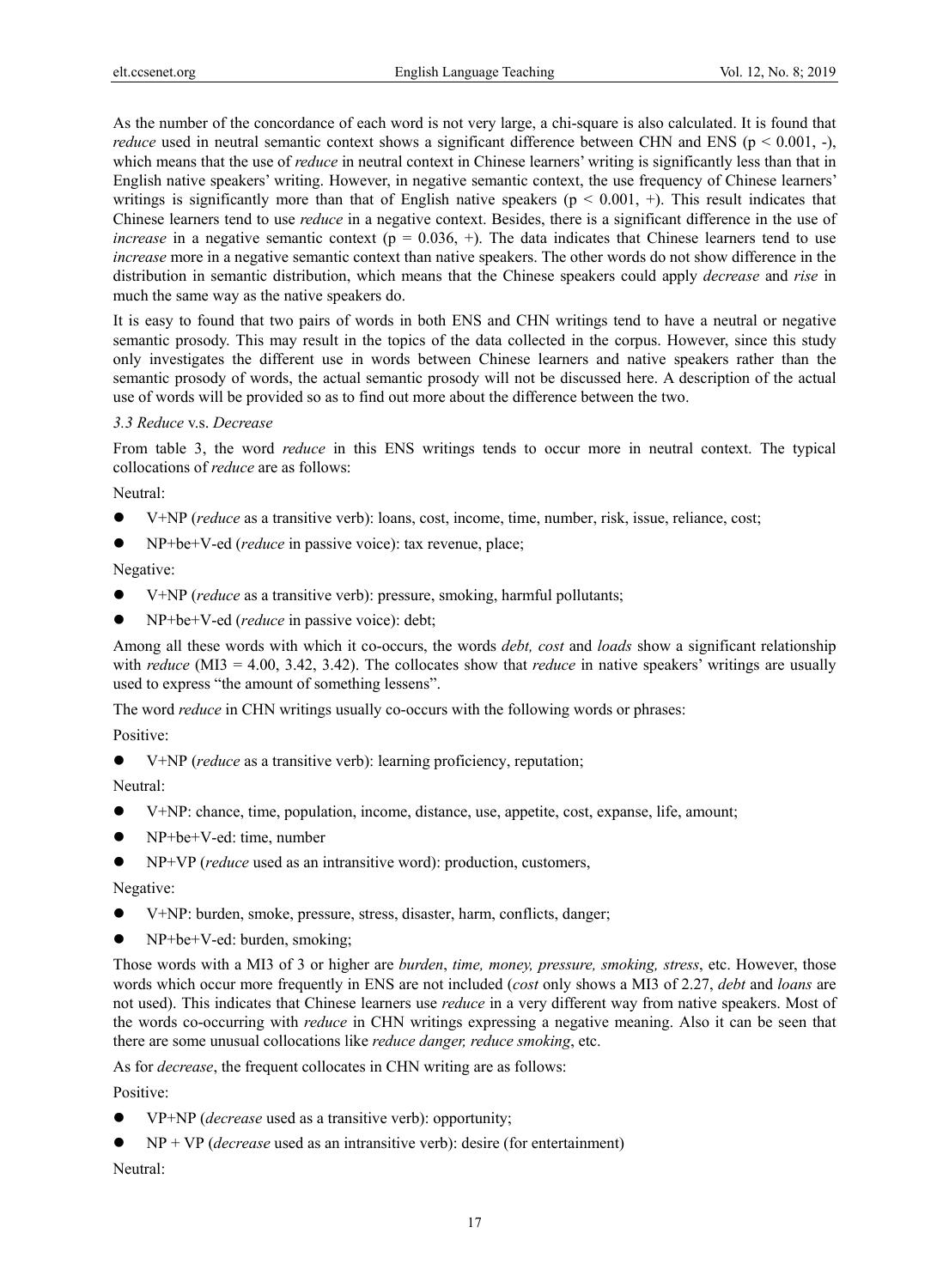NP + VP (*decrease* used as an intransitive verb): production;

 VP+NP (*decrease* used as a transitive verb): payment, time, selling, tax, action, study quality, chance, ability, time, immune system, life span/quality, population, customers;

NP+Prep (a decrease in/of): sales

Negative:

NP + VP (*decrease* used as an intransitive verb): cigarette;

 VP+NP (*decrease* used as a transitive verb): burden, pressure, risk, cigarette, bad effects, smokers, unemployment;

NP+Prep (a *decrease* in/of): heart attack, cancer;

The MI3 value shows that *pressure, cost, smoker* have a strong occurrence with *decrease*. The semantic prosody is nearly half neutral and half negative, which shows a minor difference from the ENS writings, whose semantic prosody is more negative (.50). As the *decrease* collocations are similar in CHN and ENS, the detailed collocates will not be presented here. The frequent collocation with a MI3 of 3 or higher in ENS are *costs, diseases, lifespan, loans*, etc.

# *3.4 Increase* vs *Rise*

The word *increase* in ENS occurs more in neutral meaning environment and equally occurs in positive and negative environment. The patterns are as follows:

Positive:

- VP+NP (*increase* used as a transitive verb): profit, health level, good performance, advantage;
- NP +VP (*increase* used as an intransitive verb): profit

Neutral:

VP+NP (*increase* used as a transitive verb): litter and trash;

 V-ing +NP (*increasing* as an adj): awareness, cost, demands, packages, income, business, tax, expenditure, skills, number;

NP + Prep (an *increase* of): customers;

Negative:

- NP +VP (*increase* used as an intransitive verb): sickness/ death, killing, workload;
- VP+NP (*increase* used as a transitive verb): workload, risk (of cancer);

The MI3 shows that the word *increase* has strong collocation with *workload, customers, business*, all of which express a neutral meaning. However, it is used more frequently in a negative context in CHN writings. The overall collocates are presented below:

Positive:

VP+NP (*increase* used as a transitive verb): useful skills, efficiency, knowledge;

Neutral:

- NP +VP (*increase* used as an intransitive verb): quality of life, graduates, income, tuition fee/ price, cost;
- VP+NP (*increase* used as a transitive verb): students, tendency, income, chance, social experience;
- V-ing +NP (*increasing* as an adj): company, job, students, population, role, ability, number;
- NP + Prep (an *increase* of): class;

Negative:

 NP +VP (*increase* used as an intransitive verb): smokers, juvenile crime, unemployment, smoking, heart attack, depression/anxiety, people (killed);

V-ing +NP (*increasing* as an adj): concern, smokers, heart disease, cancer rate, risk, possibility (of cancer);

There are more collocates in CHN probably because there are more writings than ENS. The strong collocation shown by MI3 are *risk, chances, experience, casualties*, etc. The semantic prosody in CHN writings is more negative, which is also revealed by frequency.

As for *rise*, the number of tokens of *rise* is too small in ENS, therefore, it is hard to decide their preference for